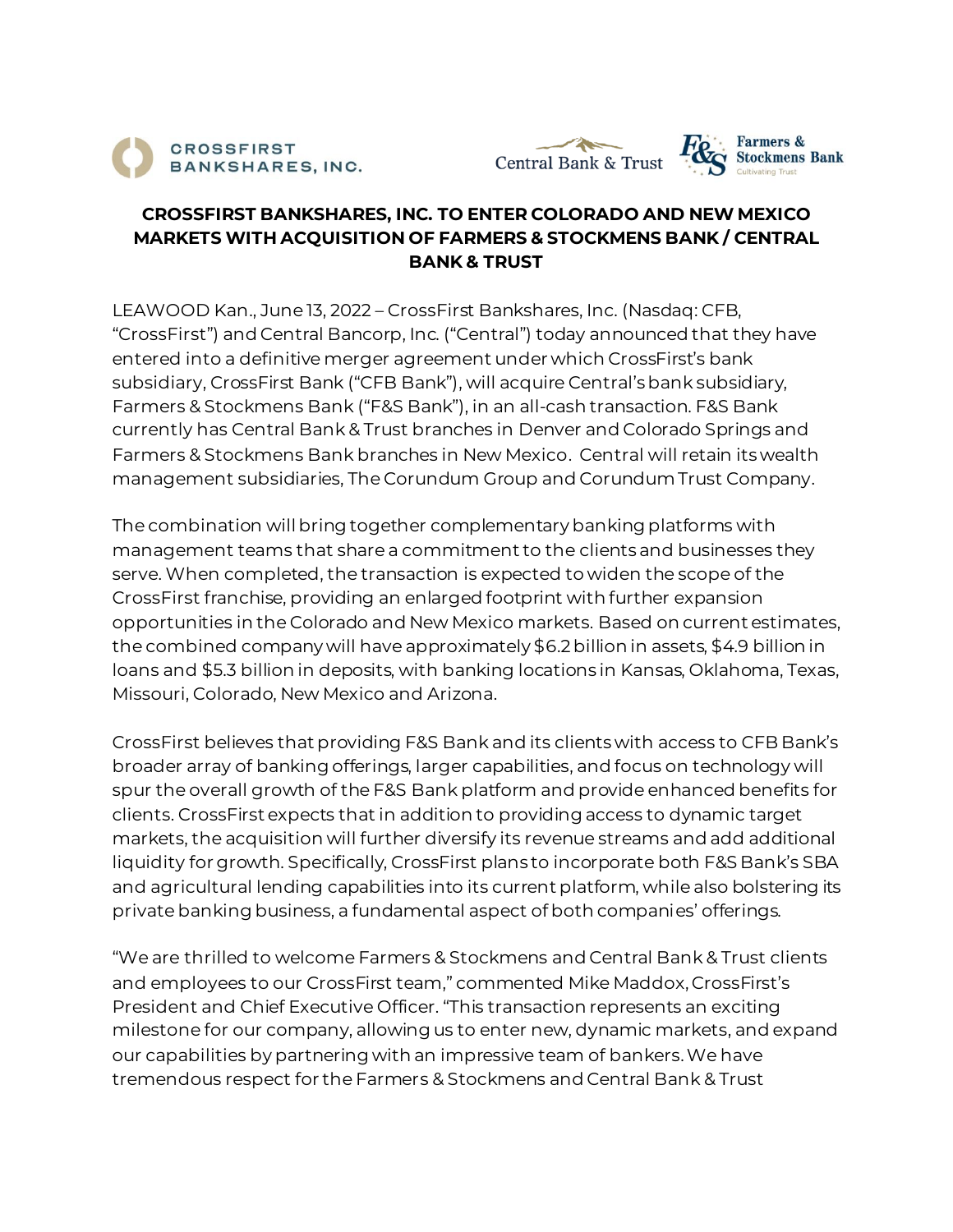management teams and are confident this combination will create extraordinary value for our stockholders, our clients, our employees, and our communities."

Scott Page, F&S Bank's Chief Executive Officer, added, "We are delighted to join a bank that shares our cultural values and commitment to its clients as we embark on this next chapter for Farmers & Stockmens Bank. We have built a successful and differentiated franchise in our local communities, and this combination will provide our clients with the full breadth of CrossFirst's comprehensive set of products, services and systems."

Under the terms of the merger agreement, F&S shareholders are expected to receive approximately \$75.0 million in aggregate merger consideration in cash at closing.

The transaction is currently expected to be \$0.17, or 11.7%, accretive to CrossFirst's earnings per share in 2023, assuming fully phased in cost savings. The earnings per share accretion estimates are based on anticipated cost savings of 20% of F&S Bank's non-interest expense and do not include any impact due to potential revenue synergies, although opportunities have been identified.

The agreement was unanimously approved by the Board of Directors of each company and bank. The transaction is expected to close in the second half of 2022, subject to approval by Central shareholders and bank regulatory authorities, as well as the satisfaction of other customary closing conditions. The parties have entered into a voting agreement with certain F&S Bank and Central directors and executive officers whereby they have agreed to vote in favor of the transaction in their capacity as shareholders.

CrossFirst was advised in this transaction by Keefe, Bruyette & Woods, A Stifel Company as financial advisor and Stinson LLP as legal counsel. Central was advised by Piper Sandler & Co. as financial advisor and Otteson Shapiro LLP as legal counsel.

# **Conference Call & Supplemental Information**

CrossFirst's executive management team will host a conference call for investors on Tuesday, June 14, 2022, at 4:30 p.m. E.T. regarding the announcement of the definitive agreement. To access the event by telephone, please dial (877) 621-5851 and (470) 495-9492 (international) and provide passcode 5598601.

The event will also be broadcast live over the internet and can be accessed via the following link: [https://edge.media-server.com/mmc/p/975f6myw](https://protect-us.mimecast.com/s/UmHfCqxonNsOxL7RCqhuZU?domain=edge.media-server.com).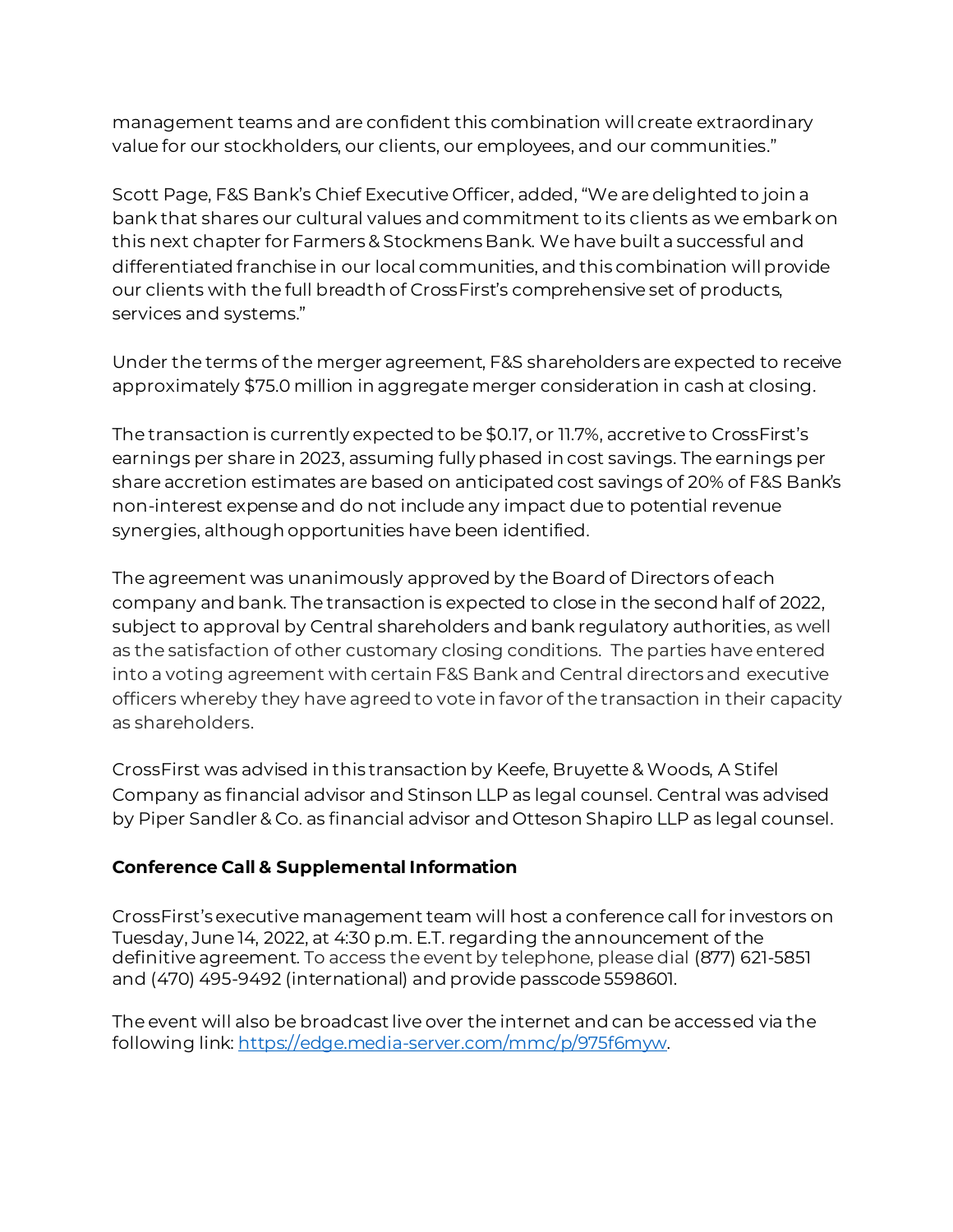The press release and presentation slides to accompany the conference call remarks will be available at <https://investors.crossfirstbankshares.com/> prior to the beginning of the call.

A replay of the call will be available two hours after the conclusion of the live call. To access the replay, call (855) 859-2056 and (404) 537-3406 (international) and provide passcode 5598601.

### **About CrossFirst Bankshares**

CrossFirst Bankshares, Inc. (Nasdaq: CFB) is a Kansas corporation and a registered bank holding company for its wholly owned subsidiary CrossFirst Bank, which is headquartered in Leawood, Kansas. CrossFirst has nine full-service banking locations in Kansas, Missouri, Oklahoma, Texas, and Arizona that offer products and services to businesses, professionals, individuals, and families.

### **Forward-Looking Statements**

Certain statements in this press release which are not historical in nature are intended to be forward-looking statements for purposes of the safe harbor provided by Section 27A of the Securities Act of 1933, as amended, and Section 21E of the Securities Exchange Act of 1934, as amended. These forward-looking statements include, but are not limited to, statements regarding the benefits of the proposedmerger of CFB Bank and F&S Bank, including future financial and operating results (including the anticipated impact of the transaction on CrossFirst's earnings and book value), the consideration payable in connection with the acquisition, statements related to the expected completion and timing of the completion of the merger, and the combined company's plans, objectives, expectations and intentions. Forward-looking statements often, but not always, include words such as "believes," "expected," "anticipated," "estimates," "opportunities," "approximately," "plans", "will" or the negative of these words, variations thereof or other similar words and expressions. These forward-looking statements are subject to numerous assumptions, risks and uncertainties, which change over time. Because forward-looking statements are subject to assumptions and uncertainties, actual results or future events could differ, possibly materially, from those that CrossFirst anticipated in its forward-looking statements and future results could differ materially from historical performance. Factors that could cause or contribute to such differences include, but are not limited to, the following: the expected benefits of the acquisition may not materialize in the timeframe expected or at all, or may be more costly to achieve; the acquisition may not be timely completed, if at all; the occurrence of any event, change or other circumstances that could give rise to the right of one or both of the parties to terminate the definitive transaction agreement; the outcome of any legal proceedings that may be instituted against CrossFirstor Central; prior to the completion of the acquisition or thereafter, CrossFirst's and Central's respective businesses may not perform as expected due to transaction-related uncertainty or other factors; the parties may be unable to successfully implement integration strategies; required regulatory, Central shareholder or other approvals may not be obtained or other closing conditions may not be satisfied in a